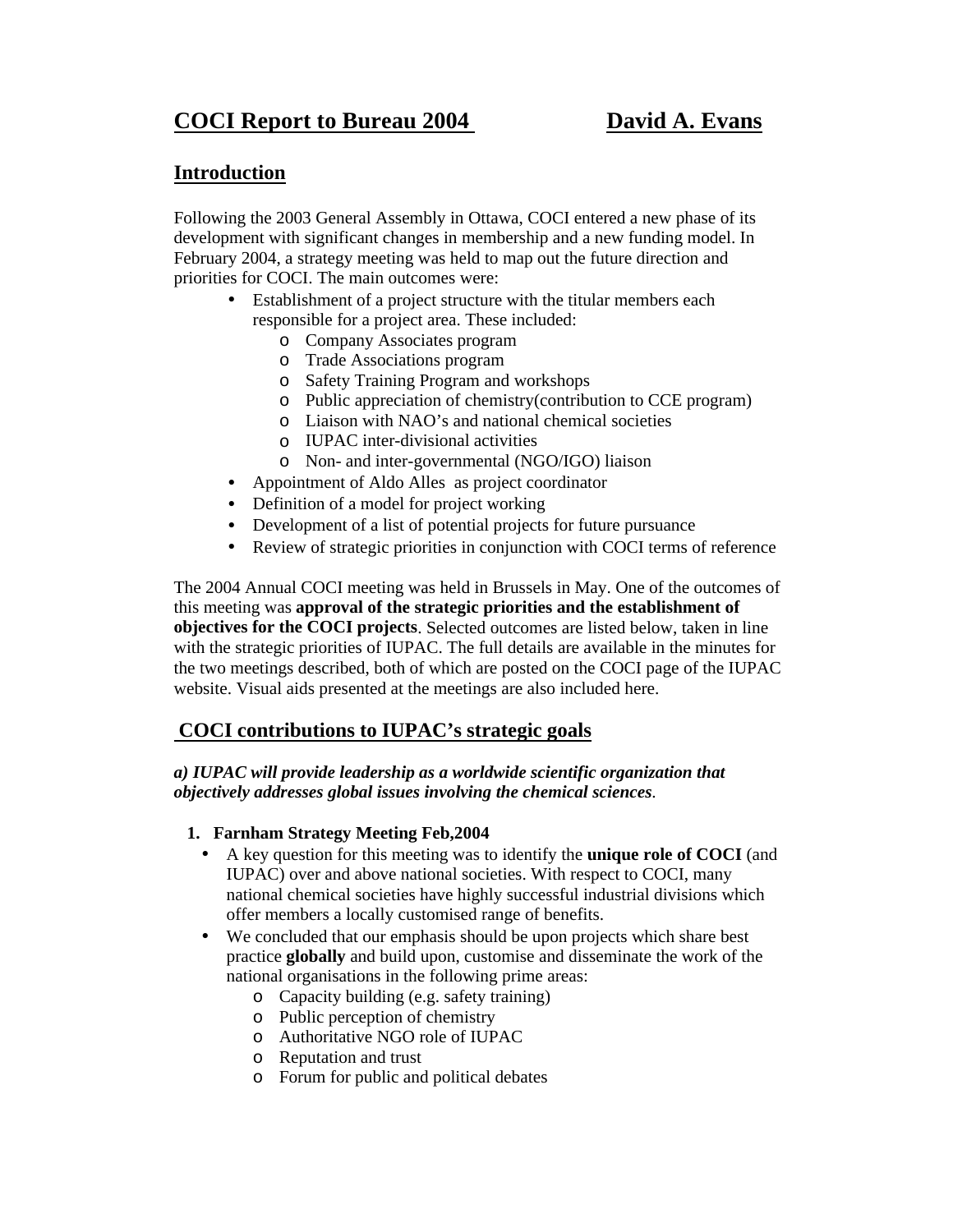Our focus for these topics should include economic development as well as societal and environmental factors.

In terms of the next steps:

- An updated brochure illustrating the benefits of IUPAC membership and COCI participation would be produced. This would be important as a tool for **recruitment of new Company Associates**
- **The Company Associate and Trade Association projects would be priorities for COCI for 2004/05**

### **2. Trade Associations program**

- Liaison and cooperation with Trade Associations has been recognised as a key priority for COCI. Its program is anchored by Colin Humphris of CEFIC. The appropriate global conduit for COCI for the chemical industries is the International Council of Chemical Associations (ICCA). We have recognized that the potential value in the relationship with the industry representative bodies comes through the global science perspectives of IUPAC.
- We are seeking support for existing projects (Safety Training and DIDAC; see below) from the ICCA, which through its support for Sustainable Development, has a commitment to capacity building
- We are using this as the start point for a dialogue for shaping new projects relating to public perceptions of science where we can seek alignment between the industry's global concerns with those of chemistry as a whole
- It has been suggested that IUPAC could play a greater proactive role as an NGO in brokering multi-partite debates on topics of public interest. Whereas such an event promoted by a trade association can be perceived to be biased and thus preclude attendance by certain groups (e.g. politicians), the independence and the formidable reputation of IUPAC could ensure wider participation.

#### *b) IUPAC will facilitate the advancement of research in the chemical sciences through the tools that it provides for international standardization and scientific discussion*

The chemical industry values IUPAC's work on standards very highly. COCI will emphasise this work in its reports to CA's and as part of its recruitment efforts.

### **c)** *IUPAC will assist chemistry-related industry in its contribution to sustainable development, wealth creation, and improvement in the quality of life*

#### **1. COCI Company Associates Program**

• Policy requires that recruitment of CA's is an NAO function whereas it is COCI's role to communicate benefits to the CA membership. In short it is COCI's job to provide a focus for CA members and to influence IUPAC activities to provide benefit to the CA's, whilst representing CA issues to the various IUPAC bodies. In practice, the situation is not fully effective in that it appears that the majority of NAO's are passive with regard to CA recruitment. In the first instance, COCI members have agreed to approach their local NAO to establish a cooperative mechanism for recruitment in cases where no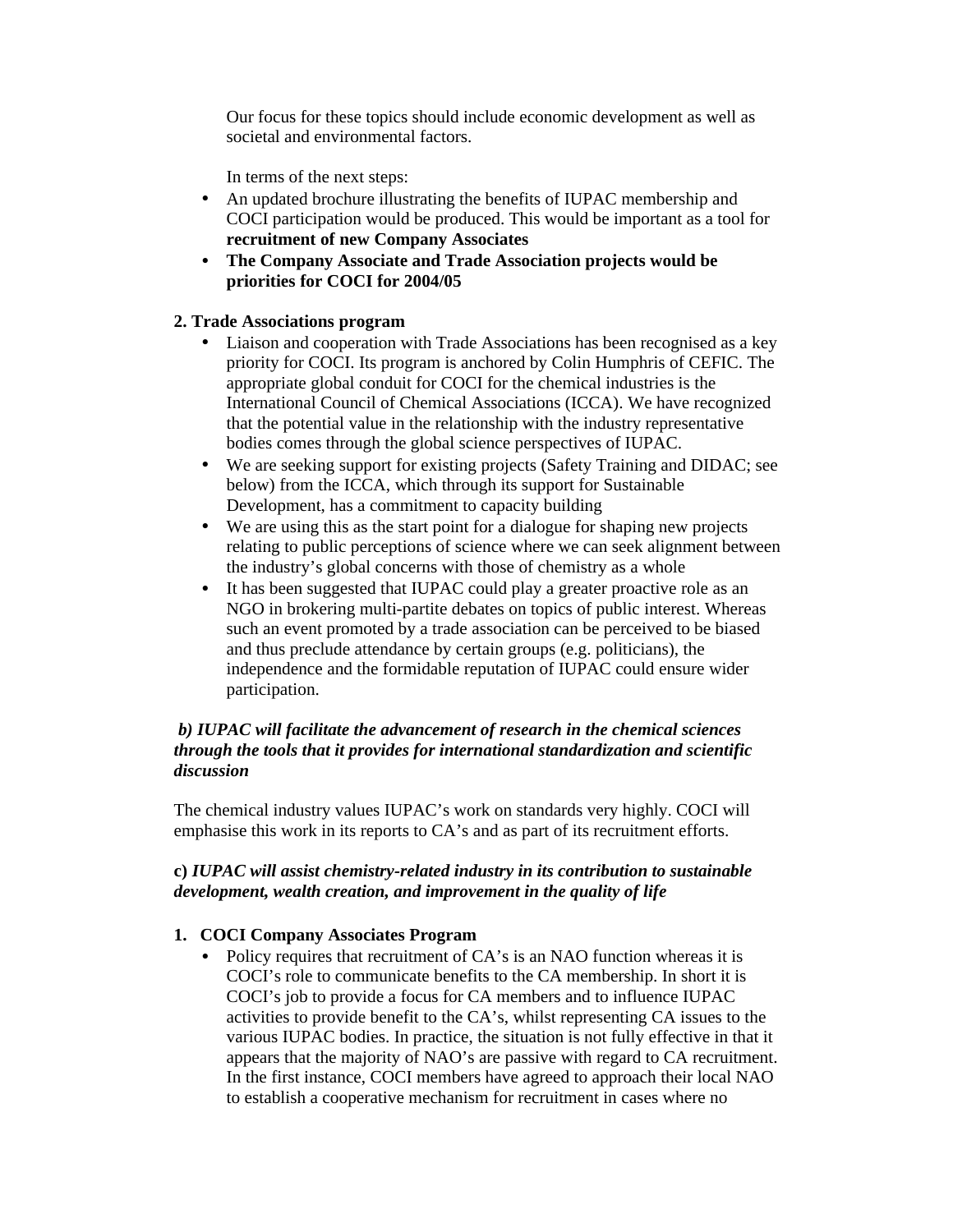procedure exists. The revamped brochure explaining CA membership benefits will be used to promote recruitment drives.

• Akira Ishitani (Japan) leads the CA program. Japan has by far the largest number of CA's and Akira held a very successful meeting of Japanese CA representatives in July

#### **2. Trade Associations Program**

- As indicated in a) above, COCI regards its developing links with trade associations as a key topic. We have established links through CEFIC with ICCA and in due course we intend to become involved with the separate trade associations of the pharmaceutical industry.
- A common point of interest between the Trade Associations and COCI is the area of Reputation and Trust. This is a potential future topic for pursuance.

#### **3. Liaison with IUPAC Divisions**

• Alan Smith acts as the Divisions Coordinator for COCI. In this role, he is vetting projects in other divisions for particular relevance to the chemical industry. A twice-yearly digest will be produced of existing and new IUPAC projects of particular relevance to the industry, and dispatched as a booklet to CA's. A first contribution has been prepared by Alan.

#### *d) IUPAC will foster communication among individual chemists and scientific organizations, with special emphasis on the needs of chemists in developing countries.*

#### **1. Safety Training Program and Workshops**

- Capacity building in developing countries is a key feature of COCI's future ambition. The Safety Training Program, led by Mark Cesa, is our current flagship program, the recent highlights of which are:
	- o Mitsui Chemical Co. (Japan) to host two trainees in October 2004 and AstraZeneca (Sweden) has agreed to host two trainees during late 2004 early 2005.
	- o Update of Safety Training Program brochure, application form and Web site in progress.
	- o Proposals submitted to IUPAC and to UNESCO for support for travel for trainees at Mitsui and for the Workshop on the Safety Training Program proposed for the Beijing IUPAC Congress. Six past trainees have expressed interest in participating, and up to three others may be included as available.
	- o Three new candidate trainees for the Safety Training Program have submitted applications; to date one has been accepted and one rejected.
	- o A presentation on the work of the STP is being prepared for September submission to ICCA for support and participation by European Host Companies.
	- o A proposal has been submitted to IUPAC for support of Workshop on Occupational Health and Safety Management in East Africa (2005). This workshop is to be in conjunction with UNESCO and a proposal for UNESCO support is in preparation.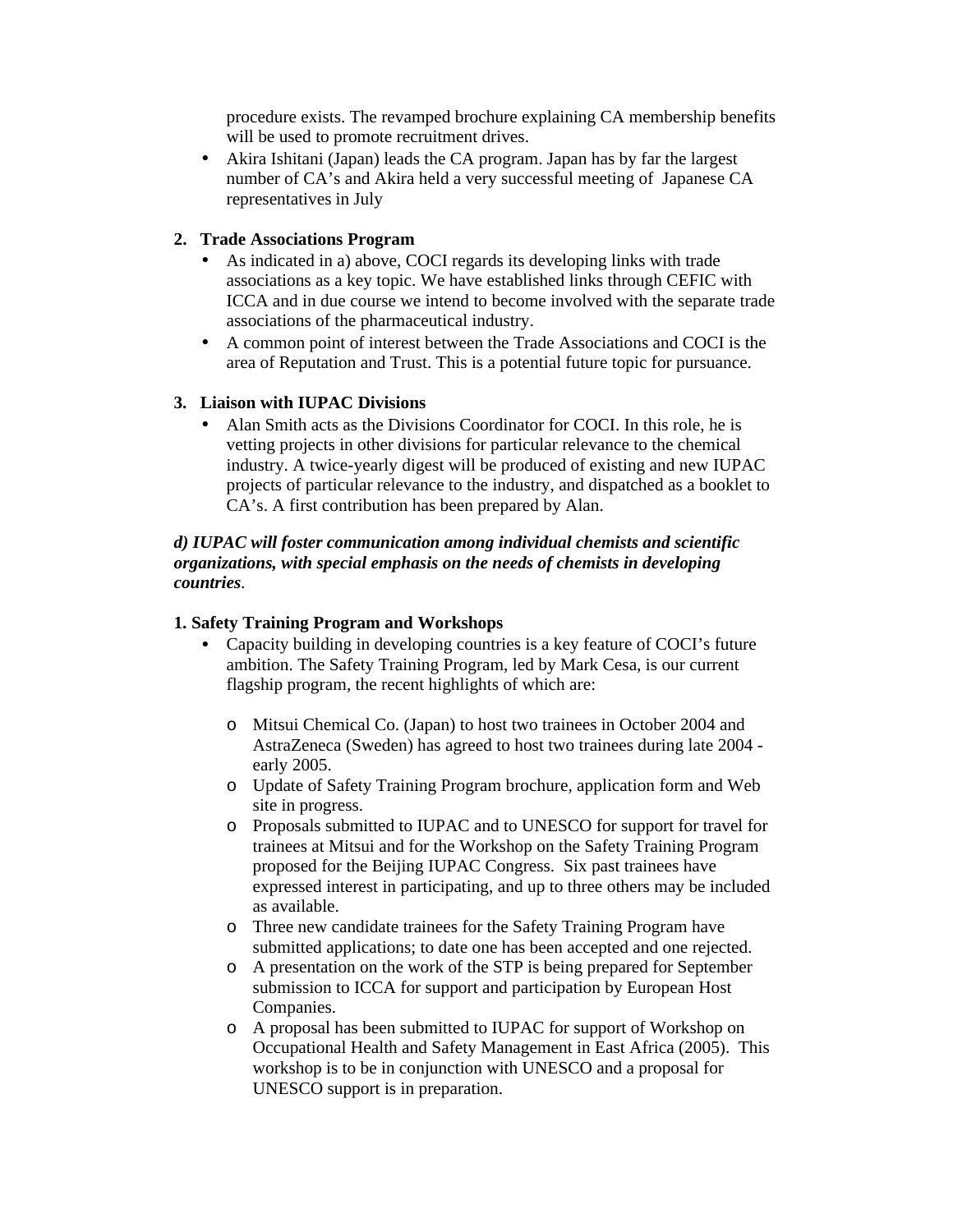# **2. Teaching Materials**

There has been significant recent progress with the production and dissemination of DIDAC teaching materials – see e) below. The assistance and funding by UNESCO, through the efforts of Alex Pokrovsky have been gratefully received. The material is of particular utility in support of teaching chemistry in developing countries.

*e) IUPAC will utilise its global perspective and network to contribute to the enhancement of chemistry education, the career development of young chemical scientists, and the public appreciation of chemistry*

# **1. DIDAC**

- The development of DIDAC as a project with the objective of producing chemistry teaching materials was initiated by Agfa Gevaert. IUPAC's formal involvement was initiated by \$4000 seed funding by COCI. A meeting was held with Agfa in February 2004 at which the DIDAC project was officially transferred to UNESCO.
- COCI, through its members and its links with UNESCO, has been the prime driving force within IUPAC of the development of the DIDAC teaching materials and their customisation and distribution. Monographs, CD-ROMs, transparencies and posters have been translated into several languages, with notable progress in China and Japan in recent months.
- The focus for DIDAC activities is now moving from production of materials to its use in teaching. Accordingly, it is considered that IUPAC's future interest in DIDAC is now more appropriately pursued within CCE. The transition has been organised with the CCE chairman, Peter Atkins. COCI involvement will continue, particularly with regard to fund raising.

# **2. Public Appreciation of Chemistry (PAC)**

- The public appreciation of science, and of chemistry in particular, has been recognised as one of the key elements of COCI's strategy. One of COCI's objectives here is to represent industry concerns and viewpoints within the wider IUPAC interest in this topic. The COCI project, which is led by David Evans, can report only limited progress within the IUPAC ambit.
- The formal contributions of COCI to this project include its support of the Value of Chemistry project and, in conjunction with CCE, the project in support of the UK resolution at Ottawa relating to the propagation of chemistry (reported elsewhere).
- Personal contributions of COCI members to this effort in a national context are at a significant level. One objective is to pool material and to make this publicly available via the COCI web-page.
- In the community at large, there is a massive amount of excellent PAC material available and consequently much duplication and dissipation of effort. A local initiative to coordinate activities is underway. In this light, it has been agreed that the leadership of PAC activities should rest with CCE, with COCI as a formal contributor with particular emphasis upon the industry aspects and concerns.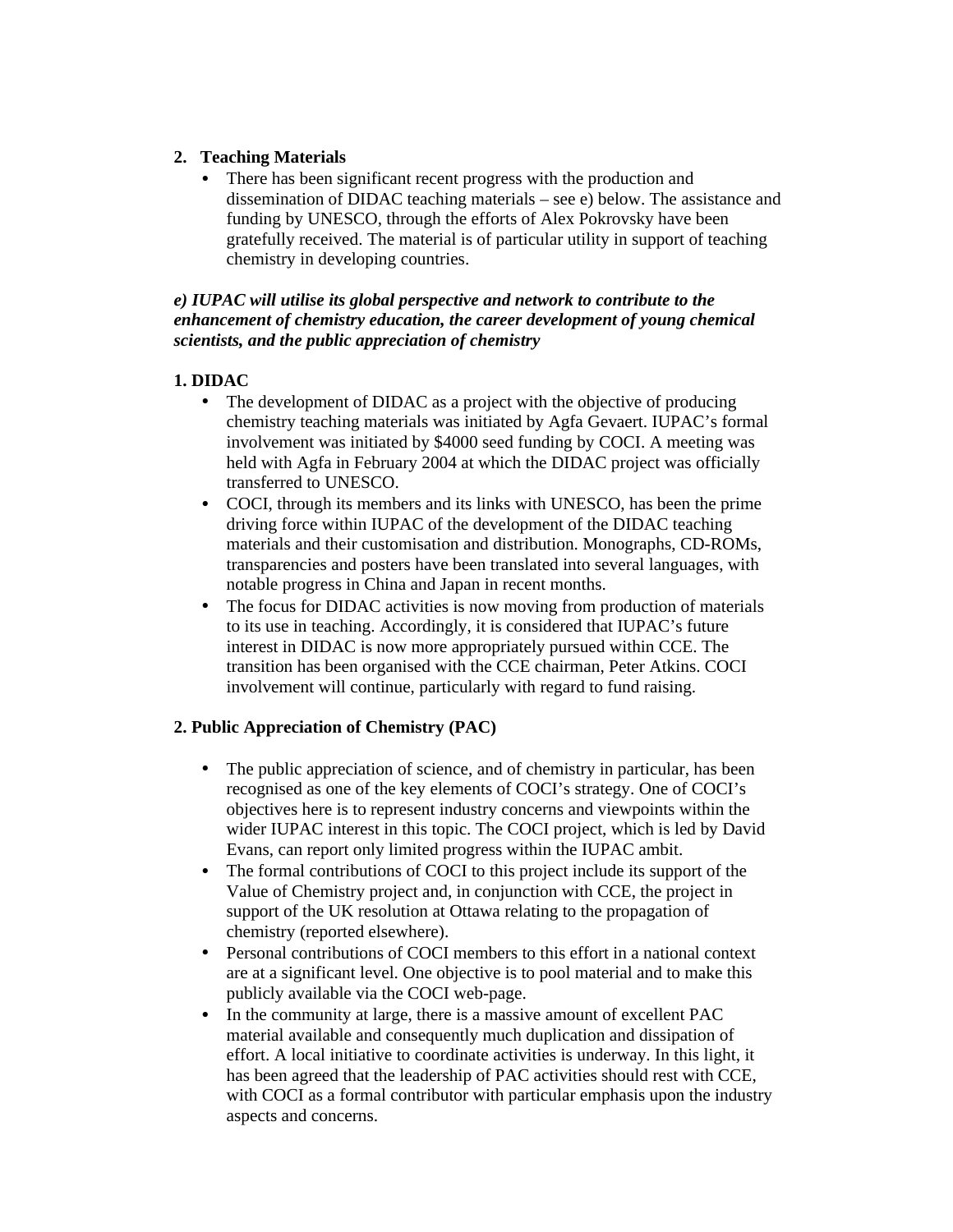# *f) IUPAC will broaden its national membership base and will seek the maximum feasible diversity in membership of IUPAC bodies in terms of geography, gender and age*

## **National Representative (NR) Co-ordination**

- The COCI membership is notably diverse with regard to geography and its national representatives make a major contribution to this. Nevertheless, there are a number of appropriate countries which are not represented and with whom we have very limited contact. The committee is deficient with regard to gender and age balance and furthermore is lacking in members who are currently employed in the chemical industries.
- The leader of COCI's National Representatives program, Jonas Unger, recognises the imbalance and has formulated optimal criteria for future NR's. A program to increase awareness of COCI's strategy and objectives amongst the national societies is a future objective.

# **Major Challenges facing COCI**

# **1. CA recruitment**

- As indicated in paragraph c1) above, CA recruitment suffers from diffuselyshared accountabilities amongst the IUPAC community. It is also clear that the role of the NAO in recruitment has not been fully communicated, accepted or legitimised in certain cases.
- COCI clearly has a major role to play in CA recruitment and is energised to do so. Notwithstanding, a wider CA program could be a major mechanism to interact with chemistry's largest constituent body – namely chemists working in industry.
- We request that consideration be given to establishing a **Task Team with the objective of enhancing the benefits delivered to CA program members.** This Task Team should report to the Executive and include members of the Executive Committee.

# **2. Public Appreciation of Chemistry**

• It is clear in most countries that the image of chemistry in the public eye is at best misunderstood and more often is distinctly negative. The responsibility for restitution of the good name for chemistry falls upon all who espouse the profession. It is proposed that this topic be addressed by IUPAC with **greater urgency and more resource** than hitherto.

# **3. Funding Model for COCI**

- Michael Booth has been appointed Treasurer of COCI with responsibility for expenditure accounts, budgets, forward planning and funding routes.
- Given the geographic diversity of COCI's membership, the biennial grant is hard pressed to cover annual meetings, with two meetings per annum seen as essential to make progress. However, support from individual's organisations